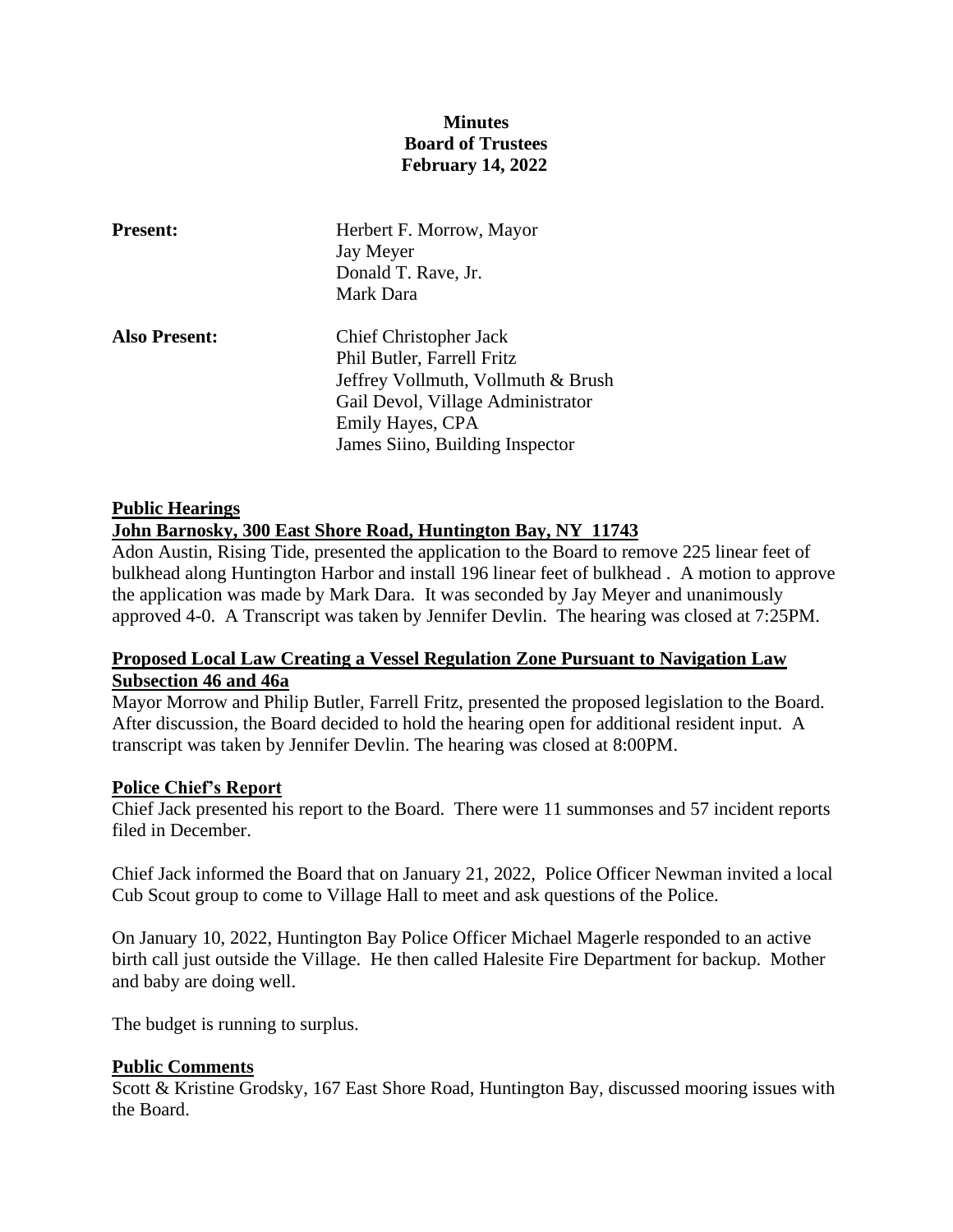## **Road Commissioner's Report**

Mark Dara reported to the Board that an emergency repair at 191 Bay Avenue was complete.

200 tons of sand/salt has been delivered to the Huntington facility for Village use in snow storms.

Mr. Dara would like to have the drain inventory map redone and order new drain markers.

Mr. Dara proposed that the Village pass a law that Associations be responsible for their own drains.

The new owners of the home at 317 Vineyard has contracted with Action Blacktop to install Belgium block along the side of the road and repave the road, which is in disrepair.

### **Village Administrator's Report**

Ms. Devol delivered her report to the Board. One (1) tax bill remains unpaid. Grievance Day is February 15.

A small water leak was discovered at Village Hall. GRF Plumbing came the next day to repair the leak.

We continue to work with Senator Gaughran's office to complete the requirements from the State for the SAM Grant.

## **Mayor's Report**

Mayor Morrow reported to the Board that he and Danielle Catanese contacted Poison Ivy Removal, Inc. to clean the debris from Buxton Cove as they did last year.

Mayor Morrow discussed the possible legislation that Governor Hochul is considering regarding accessory dwelling units.

### **Bills**

The financials were presented to the Board. After discussion, a motion to accept the bills as presented was made by Don Rave. It was seconded by Jay Meyer and unanimously approved 4-  $\Omega$ .

# **Minutes**

A motion was made by Don Rave to approve the January 11, 2022 and January 25, 2022 minutes. It was seconded by Jay Meyer and unanimously approved 4-0.

### **Executive Session**

The Board entered into executive session at 9:10 to discuss litigation matters. They exited executive session at 9:25PM.

A motion was made by Jay Meyer to close the meeting. It was seconded by Mark Dara and unanimously approved 4-0. The meeting was closed at 9:30 PM.